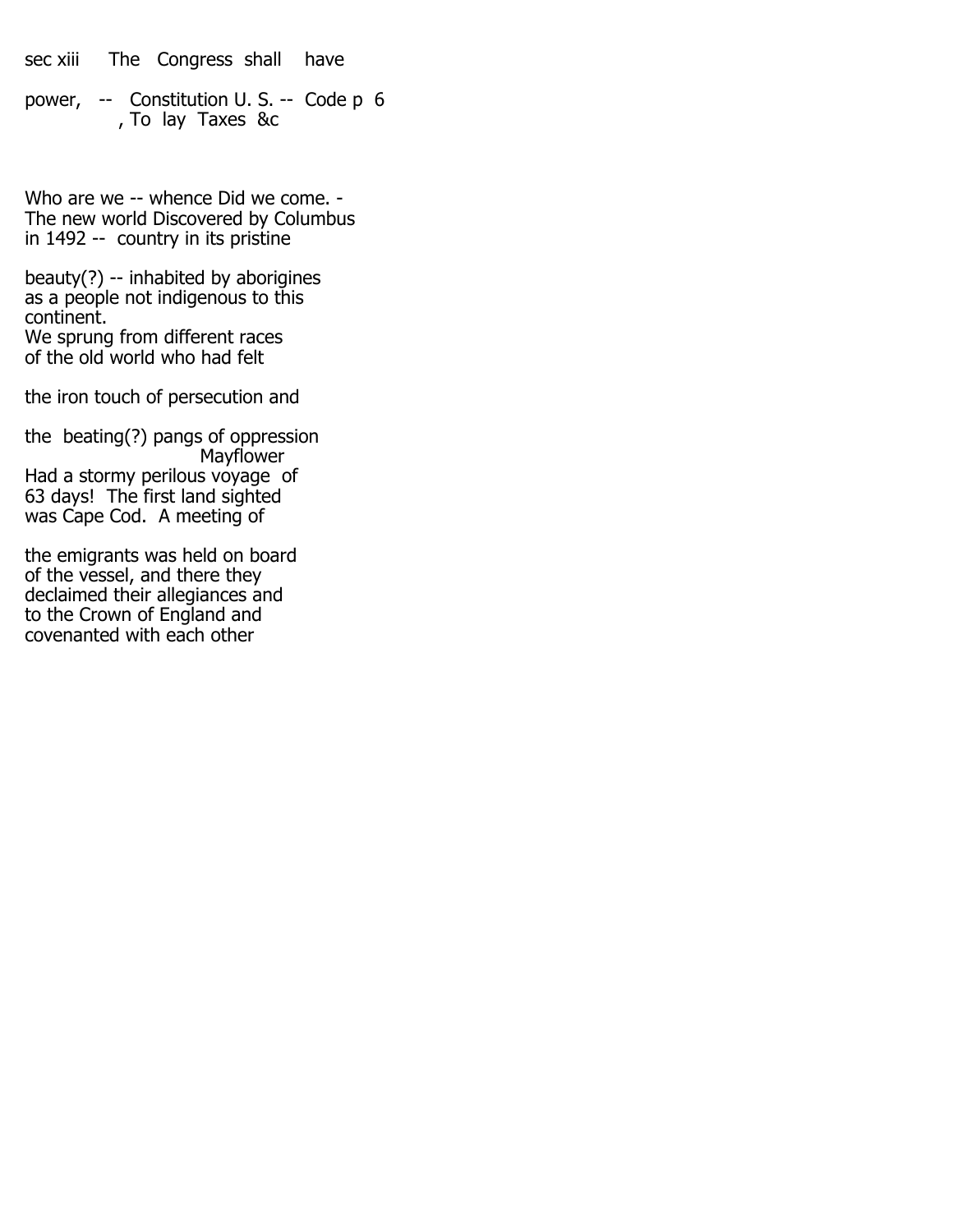That they would live together

in peace and harmony, conceding equal rights to all and obeying just laws made for the common good. This covenant was made by individuals individuals who had fled from persecutions in England to Holland, and from Holland to a strange land, where they hoped to enjoy an uninterrupted freedom of conscience In Dec 1620 they landed on Plymouth rock John Carver was chosen Governor of the Colony Here the great doctrine of

equality was asserted. Equality

of all men recognized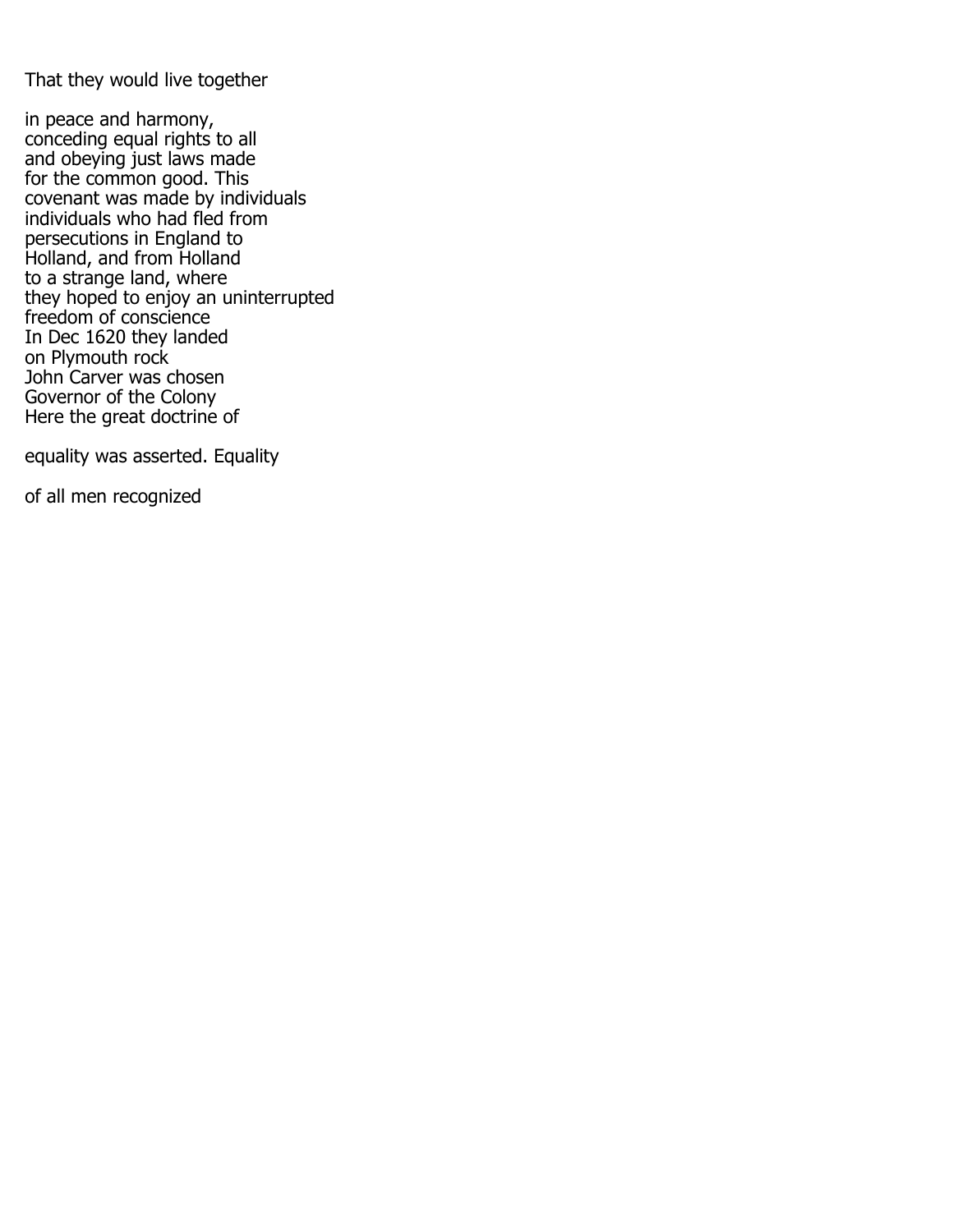(4-309) List No.

of Indemnity school selections

Exhibiting the tracts of Public lands situated in the district of C--ds(?) subject of schools in certain Townships where the full amount of school lands to which

 selections are provided for in the act of Congress approved March 2, 1819, May 30th 1826 and who settled before the surveys of public lands to preempt their settlements Remarks as to cause of deficiency

State Boundary

Portions of 16th Sec. lost to whole Area of Tracts<br>Tps 9 N. 5 W St. St. Mer.

ps 9 N. 5 W<br>" 6" 19"

Tallahassee Mer.

\*39.00 100

This base was used in selecting the SE. 1/4 of SW. 1/4 or subdivision E ? 1/4. T 1/4s RCw Huntsville Mer. found to be embraced in the homestead Entry of Vines(?) and hence, the Governor of the state of Alabama has reconveyed to the Government the tract named and the base is used as above.